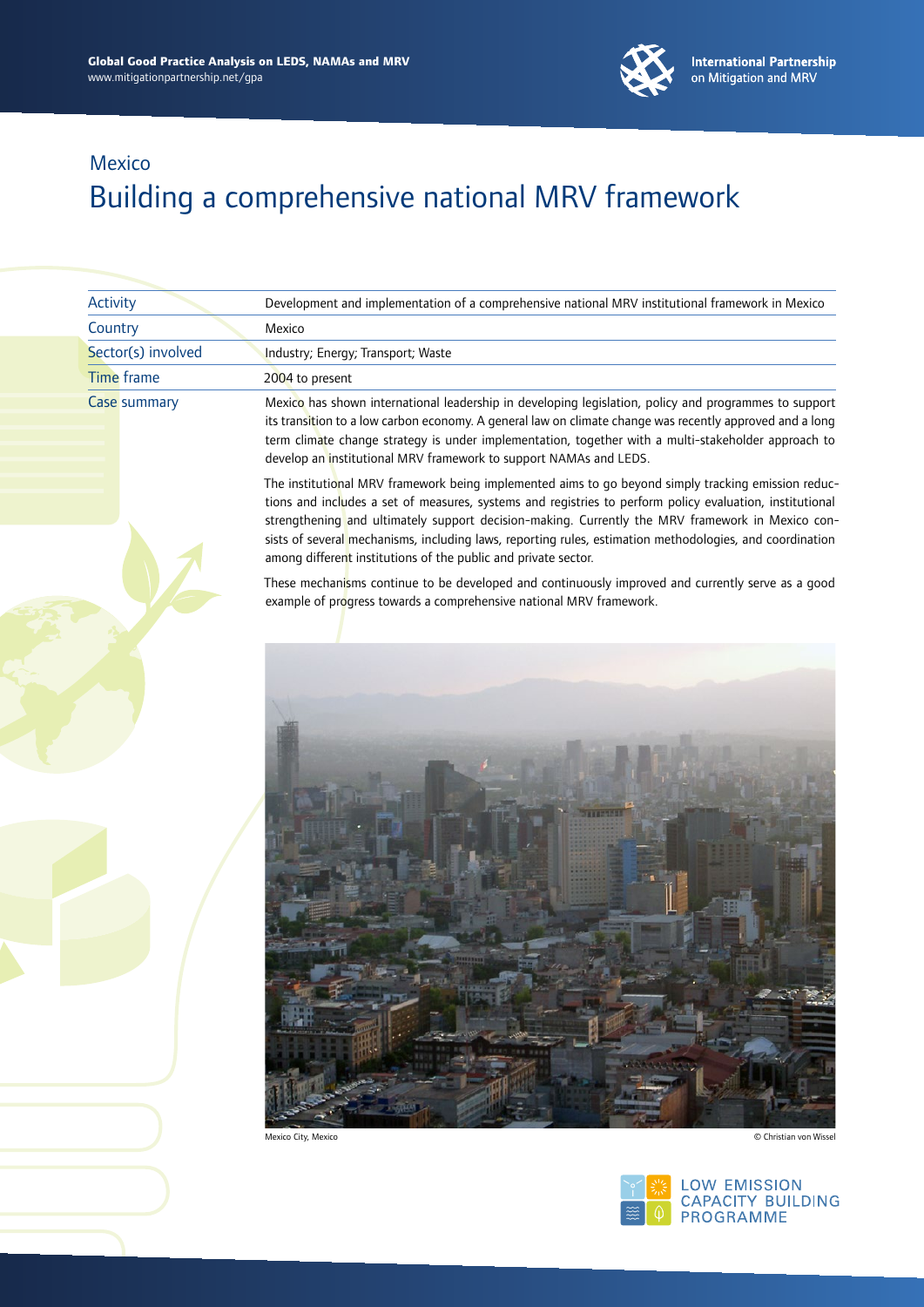| Background        | In 2000 Mexico launched its first National Climate Action Strategy (updated in 2013 after the completion<br>of an innovative federal Climate Change Special Programme 2009-2012), followed by a national pledge<br>to reduce greenhouse gas emissions by 30% by 2020, and 50% by 2050. This pledge was announced in<br>2010 by President Calderon at UNFCCC-COP16 in Cancun, and triggered action and policy-making not<br>only at the federal level, but also at the state and municipal level.                                                                                                                                                                                                                                                                                |
|-------------------|---------------------------------------------------------------------------------------------------------------------------------------------------------------------------------------------------------------------------------------------------------------------------------------------------------------------------------------------------------------------------------------------------------------------------------------------------------------------------------------------------------------------------------------------------------------------------------------------------------------------------------------------------------------------------------------------------------------------------------------------------------------------------------|
|                   | The first milestone towards building an institutional MRV framework in Mexico was the introduction of<br>the voluntary GHG reporting programme from the private sector in 2004, using the World Resources<br>Institute's GHG Protocol. This programme and the data and information it generated then helped to com-<br>moditise GHG emissions through Mexico's engagement with the Clean Development Mechanism (CDM).                                                                                                                                                                                                                                                                                                                                                           |
|                   | In 2007 the National Development Plan included a set of objectives related to climate change, which<br>were further developed in the national strategy on climate change. A more comprehensive approach was<br>taken with the Climate Change Special Programme 2009-2012 (PECC), which required federal entities<br>to use indicators to assess progress, not only in terms of emission reductions, but also in how policy, pro-<br>grammes and projects were implemented. The main impact of including a set of indicators as a milestone<br>of the MRV institutional framework is that this allowed the Ministry of Environment (SEMARNAT) to<br>assess progress, and more importantly, correct and improve policy to re-align goals with activities under<br>this programme. |
|                   | Climate policy has resulted in the development of several NAMA proposals, and an updated National<br>Climate Change Strategy with a long-term view to the next ten, twenty and forty years. Together with this<br>strategy, Mexico has built on the experience and capacity created under the Clean Development Mech-<br>anism (CDM) to introduce the concept of NAMAs in different sectors, accompanied by an evolving MRV<br>institutional framework.                                                                                                                                                                                                                                                                                                                         |
| <b>Activities</b> | General Law on Climate Change (GLCC): The 2012 General Law gave a mandate to federal government<br>$\boldsymbol{\mathcal{W}}$<br>to develop long-term climate change policy using impact and effectiveness indicators to facilitate eval-<br>uation and focus on results. Indicators had already been developed for the Crosscutting Agenda Infor-<br>mation System (SIAT-PECC) supporting the PECC (2009-12), a web-based tool that tracks progress of<br>activities under this programme. This progress is not only reviewed by SEMARNAT, but it is reported<br>to the President's Office every other month, resulting in several ministries enacting programmes and<br>projects to comply with top-level official mandates, and ultimately PECC's objectives.                |
|                   | Establishing an institutional framework: As a relatively new area of activity with little international ex-<br>»<br>perience to draw on, Mexico and its international partners are undertaking a rapid learning-by-doing<br>process that aims to establish a long-term MRV institutional framework according to domestic needs<br>and capacities (see figure below). The current focus is on tracking policy and emissions (quantification<br>of co-benefits to follow) with focussing on the establishment and implementation of the following:                                                                                                                                                                                                                                |
|                   | Climate Change National Strategy: Mandated by the Climate Change General Law, this is the long-<br>term vision published in 2013. One of its 6 pillars requires the development of tools for Measurement,<br>Reporting and Verification, and Monitoring and Evaluation to ensure environmental integrity, compa-<br>rability, consistency, transparency and accuracy of data to support the achievement of the national<br>adaptation and mitigation policy objectives.                                                                                                                                                                                                                                                                                                         |
|                   | Climate Change Special Programme 2013-2018: This programme includes objectives, strategies, ac-<br>»<br>tions and goals for the federal government in tackling climate change. This is the 2 <sup>nd</sup> edition, and it<br>has been improved in the use of indicators and parameters that support the SIAT-PECC, a tracking<br>progress system of this plan, not only in terms of emissions, but also in terms of institutional activities.<br>It was published in April 2014.                                                                                                                                                                                                                                                                                               |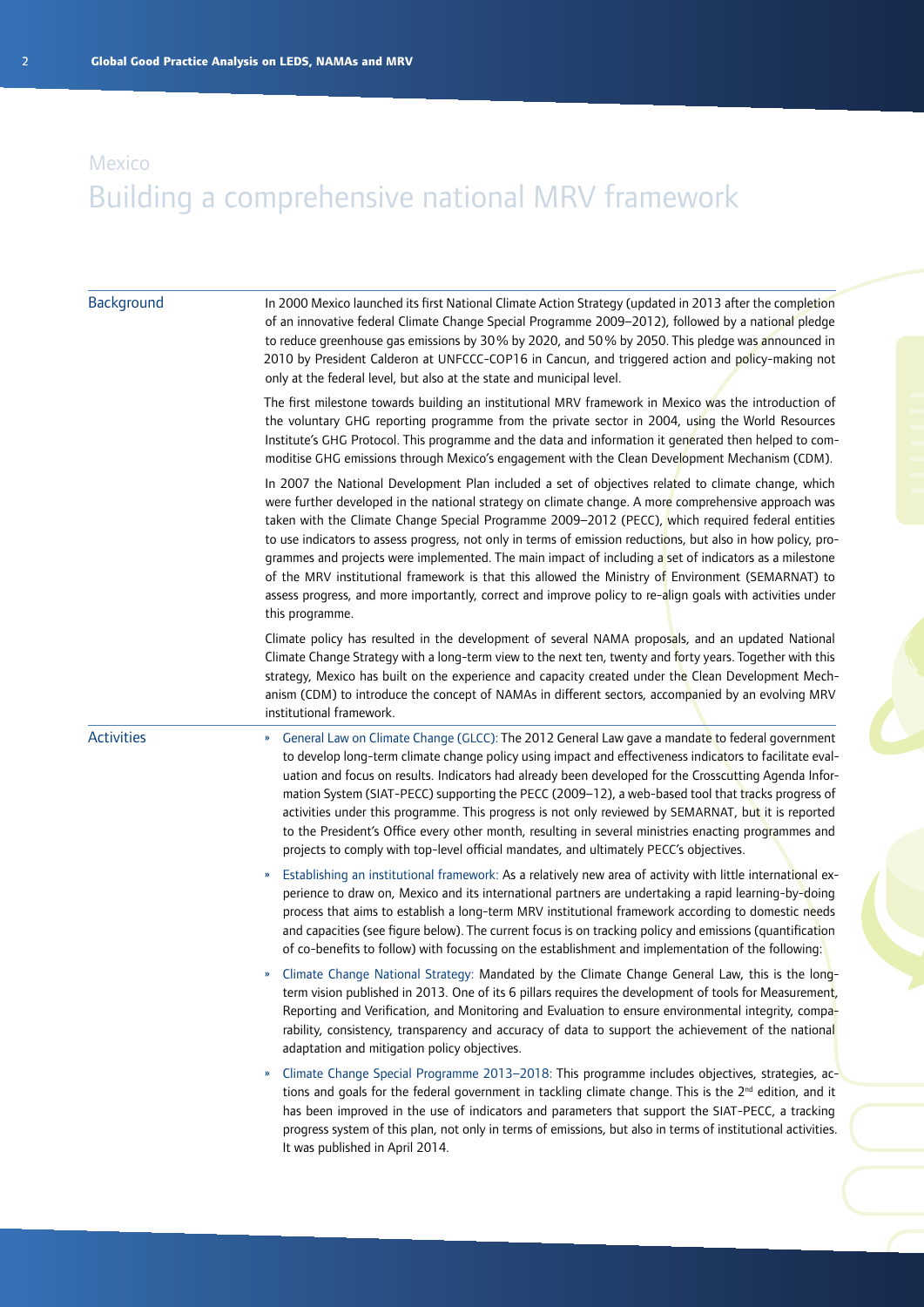### Mexico

# Building a comprehensive national MRV framework

|  | » National Emissions Registry (NER): This registry will consider all industrial and mobile sources, ac-        |
|--|----------------------------------------------------------------------------------------------------------------|
|  | cording to reporting thresholds and other parameters currently under discussion. A first take around           |
|  | volume is that installations with emissions higher than 25,000 tons of CO <sub>3</sub> e/a will need to report |
|  | emissions to the NER. It will be hosted at the INECC, and it is expected to be fully functional in 2015,       |
|  | with verification every 3 years.                                                                               |

Inter-Ministerial Commission on Climate Change (CICC); Ministry of Environment and Natural Resources (SEMARNAT); National Institute of Ecology and Climate Change (INECC); Commission on Private Sector Studies for Sustainable Development (CESPEDES). Institutions involved Cooperation with

Global Environment Facility (GEF), Deutsche Gesellschaft für Internationale Zusammenarbeit (GIZ), Inter-American Development Bank (IADB), United Nations Development Programme (UNDP) and USAID.

#### **Finance**

The MRV institutional framework has long been financed through the Mexican Federal Government. However, several of the estimation methodologies, instruments, processes and policy design, particularly as they are related to LEDS and NAMAs, are funded with resources from international sources. Donors include the Dutch Ministry of Infrastructure and the Environment, the European Union, the German Federal Ministry for the Environment, Nature Conservation, Building and Nuclear Safety (BMUB) through its International Climate Initiative (IKI), IADB, KfW, UNDP, USAID, and World Bank. Several donors are keen to work with the country, as Mexico's development of an MRV framework makes it easier to track impact, making technical cooperation financing relatively more attractive than in other countries.



\* Policy Evaluation: Adaption policy reviewed and updated at least every 6 years. Mitigation policy reviewed and updated at least every 10 years. Source: Semarnat (2014) Mexican Climate Change Law and Policy. March 2014. Presentation by Mónica Echegoyen López, Director for Global Environmental Policy.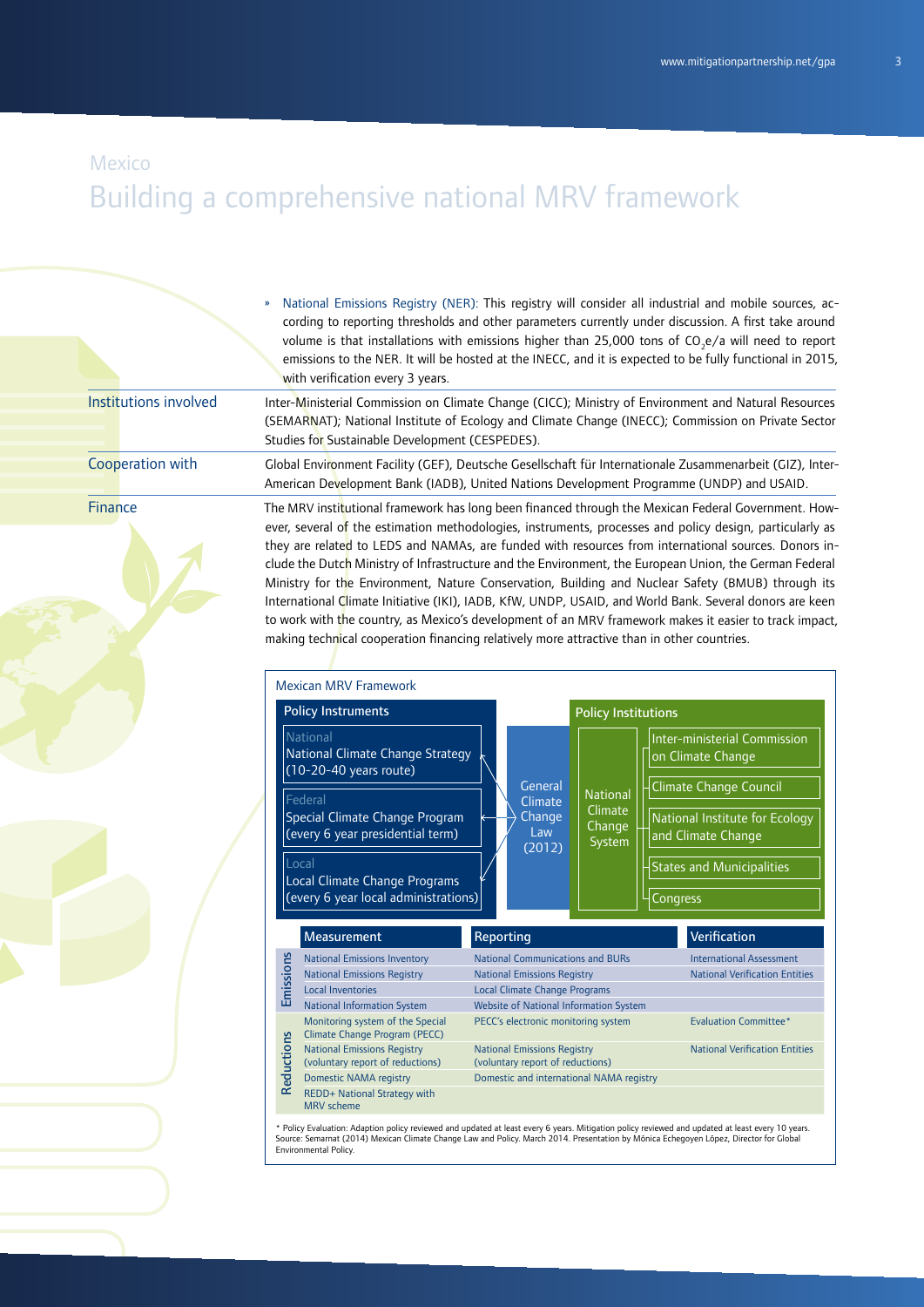| Impact of activities    | Enhanced institutional capacity: The main impact of developing an MRV institutional framework is<br>that decision-making is being backed up by data that confirms policy effectiveness. In turn, this has<br>attracted resources from international donors, as they can better track impact and progress. These<br>additional resources have resulted in the enhancement of institutional capacity, within and outside<br>the government.                                                                                                                                                                                                                                                                                         |
|-------------------------|-----------------------------------------------------------------------------------------------------------------------------------------------------------------------------------------------------------------------------------------------------------------------------------------------------------------------------------------------------------------------------------------------------------------------------------------------------------------------------------------------------------------------------------------------------------------------------------------------------------------------------------------------------------------------------------------------------------------------------------|
|                         | Reduced burden to regulated entities: An MRV system is a key component of climate policy, and as<br>$\boldsymbol{\mathcal{Y}}$<br>such, Mexico, particularly working together with the private sector, has introduced MRV right from<br>the beginning of policy design, with the aim of reducing negative impacts and burdens to regulated<br>entities.                                                                                                                                                                                                                                                                                                                                                                           |
|                         | Low-carbon supply chain: Nowadays, several participants in the GHG Programme, according to their<br>»<br>internal voluntary commitments, use the MRV institutional framework to reduce emissions and extend<br>this voluntary participation to their supply chain, using the GHG Programme guidelines. The GHG Pro-<br>gramme is now advocating simplified reporting, to include GHG emissions and other environmental and<br>social responsibility commitments, so to minimise compliance costs and burdens, as well as the need to<br>file multiple reports, including those associated with financing low carbon and clean energy projects.                                                                                    |
|                         | Long-term framework: MRV is developing broader utility not only for tracking emissions, but also<br>$\boldsymbol{\mathcal{V}}$<br>helping inform policy design and evaluation across the board. It is being used as a tool to evaluate<br>the Climate Change Special Programme (PECC), and to better define measures and methodologies to<br>assess the impact of emission reductions and policy development                                                                                                                                                                                                                                                                                                                      |
| Why is it good practice | The case is good practice as the country recognised the need of a set of coordinating mechanisms to<br>$\boldsymbol{\mathcal{V}}$<br>comply with the high-level goal of fighting climate change. At the same time, defining and imple-<br>menting an MRV institutional framework has changed the policy-making process, as now it requires<br>the use of indicators and tracking systems that allow continuous follow-up, as well as the possibility of<br>verifying achievement of expected results and making corrections when diversions occur. Furthermore,<br>the MRV framework provides additional transparency and quantification of impacts on how money is<br>being used from both domestic and international resources. |
|                         | The institutional framework is also good practice, as it was backed and mandated by the President's<br>»<br>office to track progress. This is particularly important, as climate change is still a contentious issue and<br>focusing on results is key in developing effective climate policy.                                                                                                                                                                                                                                                                                                                                                                                                                                    |
|                         | Further, the MRV case of Mexico is good practice as the country has managed to build the pillars of a<br>$\boldsymbol{\mathcal{Y}}$<br>long-term transformational way to implement policy, mainstreaming the need for performance indica-<br>tors, evaluation methods, and compliance with the GLCC.                                                                                                                                                                                                                                                                                                                                                                                                                              |
| <b>Success factors</b>  | Climate change general law: The most important factors for success in developing the MRV framework<br>$\boldsymbol{\mathcal{Y}}$<br>are two-fold. First, the Climate Change General Law requires that MRV be part of any policy or pro-<br>gramme that relates to climate change policy. Second, NAMAs are the climate strategy of choice in<br>Mexico, and conceptually, they require that MRV be fully integrated right from the beginning of the<br>policy consultation.                                                                                                                                                                                                                                                       |
|                         | High-level political support: As a high political priority for the country, climate change activity is sup-<br>$\boldsymbol{\mathcal{Y}}$<br>ported by a strong mandate and effective coordinating mechanisms among a number of key ministries.                                                                                                                                                                                                                                                                                                                                                                                                                                                                                   |
|                         | Greenhouse Gas (GHG) Programme: This programme is to some extent a legacy of the CDM in Mex-<br>$\boldsymbol{\mathcal{V}}$<br>ico, and it was the first programme to start reporting emissions on a voluntary basis. The programme<br>is quite effective because it is voluntary, free, and recognised by government. This programme has                                                                                                                                                                                                                                                                                                                                                                                          |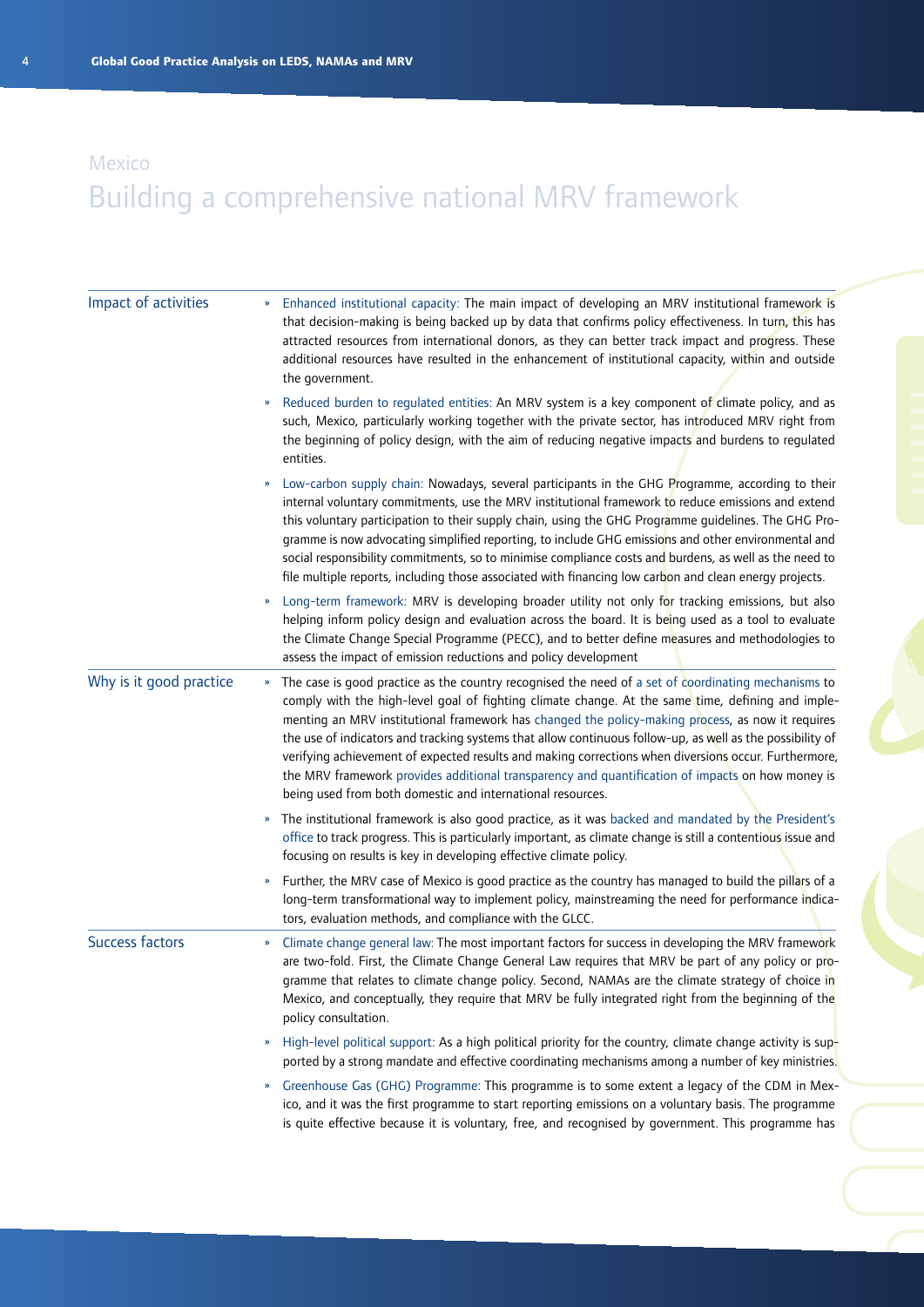### Mexico

# Building a comprehensive national MRV framework

evolved from reporting, to the identification of emission reduction opportunities, to its current status of verification of emission reductions within the private sector, while creating synergies and reducing reporting costs. To see this in context, the first expected period for verification in Mexico is in 2015. Thus, no other single installation, under other programmes, neither public nor private, has been verified, except from the CDM context.

Overcoming barriers/ challenges

**Capacity** 

Financial

Information

Institutional

What were the main barriers/challenges to delivery? How were these barriers/challenges overcome?

Resources are too limited to reach the whole country, and are concentrated in the larger cities. Key players are considering using remote systems to perform training relevant to the local context.

There is a need for additional capacity on MRV at all levels, including federal organizations, ministries, states and municipalities, as well as the private sector and civil society.

A first approach to address this challenge has been through the free GHG Programme, where capacities are being outsourced. However stakeholders agree that this approach is not sustainable in the long-run. Regarding the public sector, there is a challenge in increasing domestic and internal capacity related to climate change. An alternative is to outsource the implementation of different elements of the MRV institutional framework, particularly in the verification process, similarly to the CDM validation and verification process.

The country lacks the financial resources needed to comply with the high international expectations of an MRV framework.

Voluntary programmes are being funded by the private sector and the international community. However, there is a tremendous challenge on using a voluntary programme to address an issue that creates additional burdens and costs to regulated entities. There is a need to inform the private sector how MRV can be used for their own benefit.

#### Reporting methods have relied on independent, isolated and non-verifiable information systems.

Mexico is taking steps to improve reporting through electronic platforms and available GHG estimation methodologies in Spanish, whilst also introducing verification and auditable processes.

Information across ministries, public and private sector, and civil society organisations does not flow naturally. SEMARNAT, together with its partners, have helped in communicating the benefits of using MRV, and particularly how MRV can be used for better decision-making by other ministries.

Despite the growth of international support, domestic institutions have not been able to cope with the technical and administrative challenges of an MRV framework at the national level.

Several efforts have been accomplished by creating temporary outsourced capacities, funded by donors. However, these capacities are temporary and end up diluted due to limited continuity in processes, and outsourcing tends to be expensive. With the approval of the GLCC, it is expected that institutional capacities will be enhanced within the public and private sectors.

 Timing has not been considered fully in policy development and regulation design when it comes to policy implementation. Many elements of the national strategy take longer than expected due to institutional limitations and financial barriers (most GLCC secondary legislation was due within a year). This has resulted in institutions collapsing due to the enormous amount of work set for a simultaneous deadline.

As the GLCC is new, limited resources were used to determine the required technical capacities to assure proper and timely implementation. The coordinating mechanisms of the Climate Change Commission (CICC) have been challenged to working better together, in order to perform tasks faster, and to comply with the timing of the GLCC.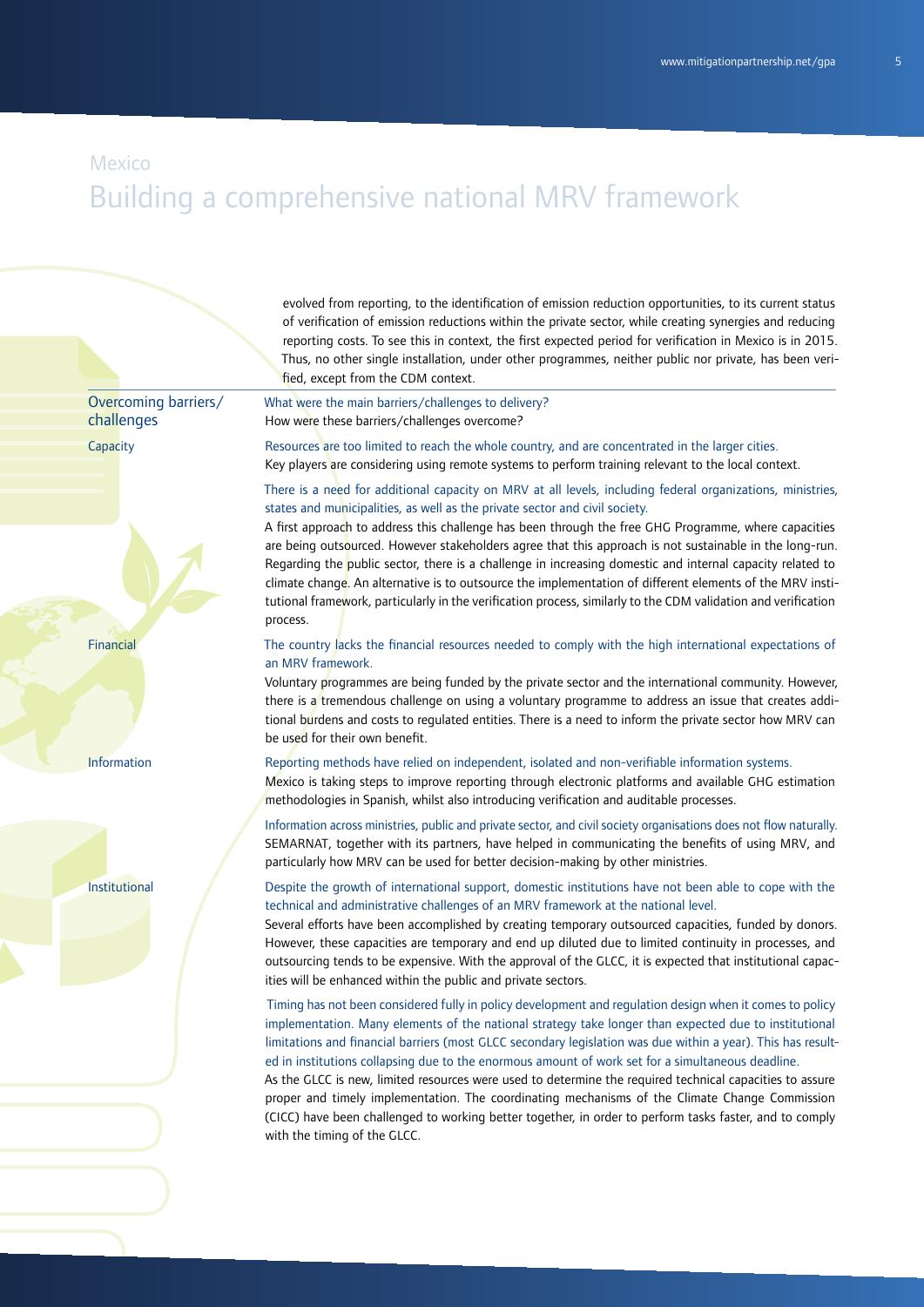|                                   | Despite international technical and financial support the lack of a model or blueprint from developed or<br>developing countries on how to implement an MRV institutional framework, has created the need for a<br>rapid learning-by-doing process.<br>Mexico has managed to create and adapt MRV to the local context, capacities and financial resources.<br>However, there is a challenge to create systematic and comparable reports that are consistent with the<br>technical discussions at the UNFCCC, while keeping them affordable and relevant domestically.                                                                                                                                                                                                 |
|-----------------------------------|------------------------------------------------------------------------------------------------------------------------------------------------------------------------------------------------------------------------------------------------------------------------------------------------------------------------------------------------------------------------------------------------------------------------------------------------------------------------------------------------------------------------------------------------------------------------------------------------------------------------------------------------------------------------------------------------------------------------------------------------------------------------|
|                                   | From the policy perspective, the main challenge associated with developing an MRV institutional frame-<br>work is in ensuring that it is envisaged as a complete system.<br>Stakeholders consider that a more incremental approach should be followed. This way, improvements can<br>be made according to the existing and evolving capacities of the country. As there is no blueprint on how<br>to develop an MRV framework, there is a challenge and opportunity to learn from developed countries<br>on how their own MRV frameworks were put in place. Today, SEMARNAT and INECC are setting standards<br>for monitoring and reporting within the MRV institutional framework. However, there is a need to provide<br>further incentives to support verification. |
|                                   | There is a CDM culture associated with climate policy that has created discussions on how the MRV should<br>be, and how it is useful.<br>SEMARNAT is focusing discussions on how the MRV could be of use, and how it differs from the CDM, so<br>that it is useful in the context of NAMAs and LEDS, rather than only focusing on access to carbon markets.<br>CESPEDES is assembling databases, documents, methodologies, among other inputs to facilitate report-<br>ing, and use it as a tool for improving GHG performance of all installations under the GHG Programme.                                                                                                                                                                                           |
| Lessons learned                   | Planning and coordination: It is very difficult to implement an MRV framework that has no blueprint, so<br>investing in planning and coordinating mechanisms for how the MRV will work is key in order to avoid<br>duplication of reporting, improve comparability, and assure data quality. No less important, is that with an<br>MRV framework, it is easier for stakeholders (including donors) to track impacts.                                                                                                                                                                                                                                                                                                                                                   |
|                                   | Methodologies and approaches were not agreed at the beginning of policy development and imple-<br>$\mathbf{v}$<br>mentation: This resulted in data and models that now use different approaches (top-down vs. bot-<br>tom-up), that rely on different information, and ultimately create more uncertainty about the results<br>of climate change policy, and the identification of opportunities for emission reductions.                                                                                                                                                                                                                                                                                                                                              |
|                                   | Blending of national and international resources: This is required in a way that these can be partially<br>$\boldsymbol{\mathcal{V}}$<br>absorbed into the national institutional framework, to make MRV a continuous process.                                                                                                                                                                                                                                                                                                                                                                                                                                                                                                                                         |
|                                   | Evaluate and revise existing MRV approaches and technical capacity: For example, technical capacities<br>$\boldsymbol{\mathcal{V}}$<br>developed to support CDM delivery, which many stakeholders saw as the prevailing MRV framework<br>in Mexico.                                                                                                                                                                                                                                                                                                                                                                                                                                                                                                                    |
| How to replicate<br>this practice | Creating and enhancing coordinating mechanisms: Helps to avoid duplication right from the beginning<br>$\boldsymbol{\mathcal{Y}}$<br>of policy design, and improve it through development and implementation. These coordinating mech-<br>anisms will be key for policy evaluation.                                                                                                                                                                                                                                                                                                                                                                                                                                                                                    |
|                                   | Legislative mandate: The Climate Change General Law eliminated or reduced several barriers for the<br>$\boldsymbol{\mathcal{V}}$<br>implementation of a more robust and comprehensive framework. Having a general law creates institu-<br>tional frameworks that help in reaching consensus, and assure better policy-making.                                                                                                                                                                                                                                                                                                                                                                                                                                          |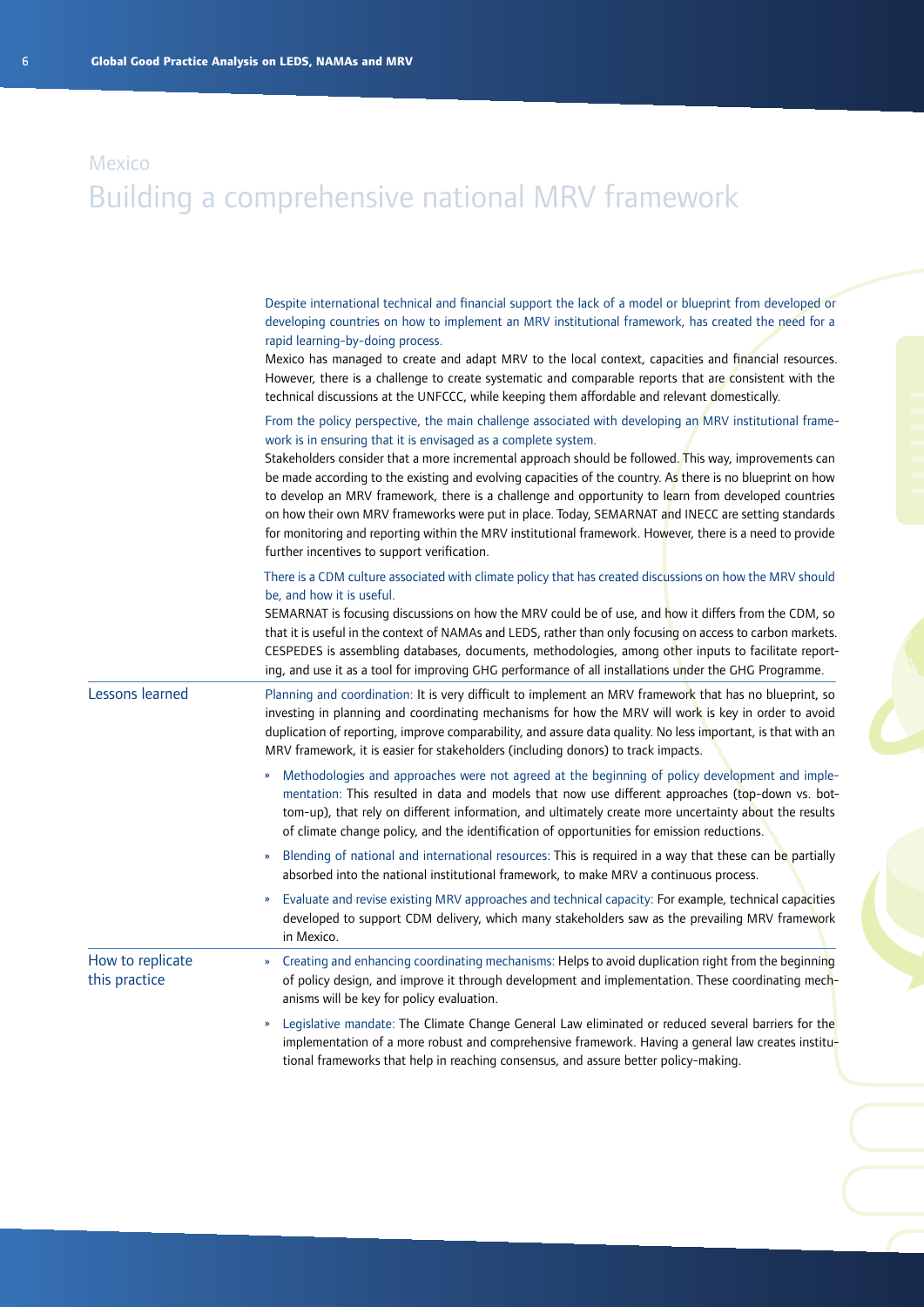### Mexico

|                           | Provide reporting and estimation methodologies in appropriate, local language: Using a simplified<br>»<br>language that facilitates reporting through tools, and available web-based support documents. Assure<br>that regulated entities fully understand how their information will be used, and what quality assurance<br>process it will follow before verification.<br>Internalise MRV capacities into existing institutions: In order to become part of ministries and create<br>a continuous process of improvement, of both the MRV as a system, and policy-making in general.<br>Start incrementally, in small strides, as the MRV framework is for the long run. Prioritise sectors, and<br>use existing capacities.                                                                                                                                                                                                                                                                                                                                                                                                                                                   |
|---------------------------|----------------------------------------------------------------------------------------------------------------------------------------------------------------------------------------------------------------------------------------------------------------------------------------------------------------------------------------------------------------------------------------------------------------------------------------------------------------------------------------------------------------------------------------------------------------------------------------------------------------------------------------------------------------------------------------------------------------------------------------------------------------------------------------------------------------------------------------------------------------------------------------------------------------------------------------------------------------------------------------------------------------------------------------------------------------------------------------------------------------------------------------------------------------------------------|
|                           | Show from the start how MRV is useful, and how institutions and regulated entities could benefit from<br>$\boldsymbol{\mathcal{V}}$<br>it: MRV can be used as a tool to calculate carbon footprint and emission reduction opportunities, as<br>well as costs and savings, that can later be monetised in future carbon market mechanisms. MRV can<br>be seen as a tool to improve a more integrated approach to policy evaluation, rather than meeting only<br>climate policy criteria.                                                                                                                                                                                                                                                                                                                                                                                                                                                                                                                                                                                                                                                                                          |
| Contact for enquiries     | Monica Echegoyen, Climate Change Director, Ministry of Environment and Natural Resources, Mexico,<br>$\boldsymbol{\mathcal{V}}$<br>monica.echegoyen@semarnat.gob.mx                                                                                                                                                                                                                                                                                                                                                                                                                                                                                                                                                                                                                                                                                                                                                                                                                                                                                                                                                                                                              |
| Further key resources     | Presidencia de la República. (2012). Desarrollo Sustentable. Accessed on March 7, 2014.<br>Available at: http://calderon.presidencia.gob.mx/informe/sexto/sustentabilidad_ambiental.html<br>SEMARNAT. (2009). Programa Especial de Cambio Climático. Accessed on February 14, 2014.<br>»<br>Available at: http://gia.imta.mx/geoportal/docs/PECC.pdf<br>CÁMARA DE DIPUTADOS. (2012). Ley General de Cambio Climático. México. Accessed on<br>February 14, 2014. Available at: www.diputados.gob.mx/LeyesBiblio/pdf/LGCC.pdf<br>SEMARNAT. (2013). Estrategia Nacional de Cambio Climático. Accessed on February 14, 2014.<br>»<br>Available at: www.dof.gob.mx/nota_detalle_popup.php?codigo=5301093<br>GIZ. (2013). Evaluación del Programa Especial de Cambio Climático. Accessed on February 14, 2014.<br>$\boldsymbol{\mathcal{V}}$<br>Available at: http://imco.org.mx/wp-content/uploads/2013/2/studie_2_pecc_web_ok4.pdf<br>COMISIÓN INTERSECRETARIAL DE CAMBIO CLIMÁTICO, (2012), Informe de Avances del Programa<br>Especial de Cambio Climático 2009-2012. Accessed on February 14, 2014. Available at:<br>www.conagua.gob.mx/conagua07/contenido/documentos/pecc12.pdf |
| Website(s)                | CESPEDES GHG Voluntary Programme website: www.geimexico.org/<br>»<br>Instituto Nacional de Ecología y Cambio Climático. www.inecc.gob.mx/<br>$\boldsymbol{\mathcal{V}}$                                                                                                                                                                                                                                                                                                                                                                                                                                                                                                                                                                                                                                                                                                                                                                                                                                                                                                                                                                                                          |
| Case study author(s)      | Enrique Rebolledo (Bajo Carbono)                                                                                                                                                                                                                                                                                                                                                                                                                                                                                                                                                                                                                                                                                                                                                                                                                                                                                                                                                                                                                                                                                                                                                 |
|                           | Edited by: Nicholas Harrison (Ecofys)                                                                                                                                                                                                                                                                                                                                                                                                                                                                                                                                                                                                                                                                                                                                                                                                                                                                                                                                                                                                                                                                                                                                            |
|                           | Editorial support: Ana María Majano and María José Gutiérrez (INCAE); Frauke Röser, Thomas Day,<br>Daniel Lafond, Niklas Höhne and Katja Eisbrenner (Ecofys).                                                                                                                                                                                                                                                                                                                                                                                                                                                                                                                                                                                                                                                                                                                                                                                                                                                                                                                                                                                                                    |
|                           | Coordination by: Ecofys www.ecofys.com and CLACDS, INCAE Business School                                                                                                                                                                                                                                                                                                                                                                                                                                                                                                                                                                                                                                                                                                                                                                                                                                                                                                                                                                                                                                                                                                         |
| Case study contributor(s) | » Jakob Graichen, Principal advisor on mitigation, MRV and transport, GIZ<br>Luisa Manzanares, GHG Voluntary Programme Manager, CESPEDES<br>»<br>Monica Echegoyen, Climate Change Director, Ministry of Environment and Natural Resources, Mexico.<br>»<br>Enrique Rebolledo, Senior Economist, Bajo Carbono Inc<br>»                                                                                                                                                                                                                                                                                                                                                                                                                                                                                                                                                                                                                                                                                                                                                                                                                                                            |